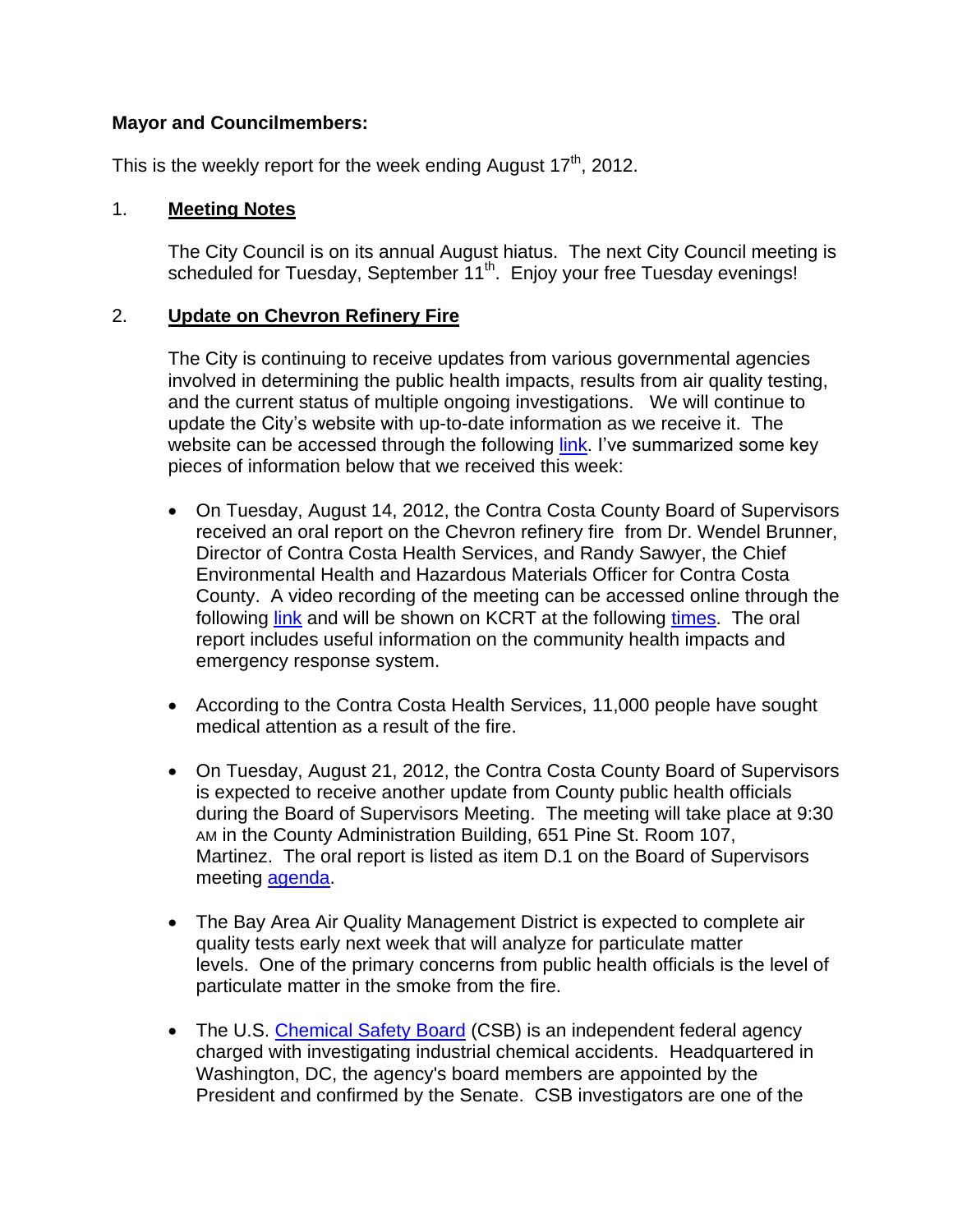primary agencies investigating the fire at the refinery and issued the following statement on the evening of Thursday, August  $16<sup>th</sup>$ : "CSB are continuing with interviews. Today the CSB received a large volume of documents from Chevron, including pipe thickness measurements on the 8 inch pipe - the CSB is currently reviewing these documents. The team has not moved any closer to the location of the release due to the ongoing concern of nearby hydrocarbons. Chevron is working on a plan on how to clear out and isolate the nearby line."

- The CSB statement for Friday, August  $17<sup>th</sup>$  stated that "Progress continues today on the investigation of the August 6 fire at the Chevron Richmond Refinery. This afternoon the CSB and Cal-OSHA both signed an agreement providing for sustained cooperation at the site, including the ongoing preservation of the accident site and the identification and testing of evidence. The CSB looks forward to the inclusion of Chevron and the United Steelworkers Union in the agreement, which will provide a blueprint for the orderly conduct of the various investigations and inspections. Future agreements should cover the independent testing of the pipe that failed and any other key pieces of evidence. All parties continue to cooperate. The immediate area of the failed pipe remains hazardous for entry due to hydrocarbons and structural issues. A plan is under development for making the site safe for entry. On Monday, CSB Chairman Dr. Rafael Moure-Eraso plans to travel to San Francisco and tour the accident site. The CSB investigation team will continue work at the site this weekend, but no further updates are planned, and no spokespeople will be available."
- Chevron has scheduled a dozen community meetings with neighborhood councils to provide a forum for listening and sharing information. Chevron has also scheduled to meet with other community groups including the NAACP and the San Pablo Yacht Harbor. Please contact your [neighborhood](http://richmondneighbors.org/about/members/)  [council](http://richmondneighbors.org/about/members/) to find out when a community meeting is scheduled for your neighborhood.
- To date, Chevron has received 8,465 claims through the claim hotline and 1,680 have been filed through the claims center. Chevron is continuing to accept claims for medical and property expenses incurred as a result of the fire. To file a claim, please call: (866) 260-7881 or visit the Chevron help center at the Nevin Community Center, 598 Nevin Avenue, from 9:00 AM to 7:00 PM Monday through Friday or 8:00 AM to noon on Saturday.

## 3. **Become a City of Richmond Ambassador**

City of Richmond (COR) Ambassadors are volunteers who provide reception services at the front desk of City Hall offices located at Civic Center Plaza. Serving as a COR Ambassador is a great opportunity to learn more about city government, to meet new people, and to help assist people in our community.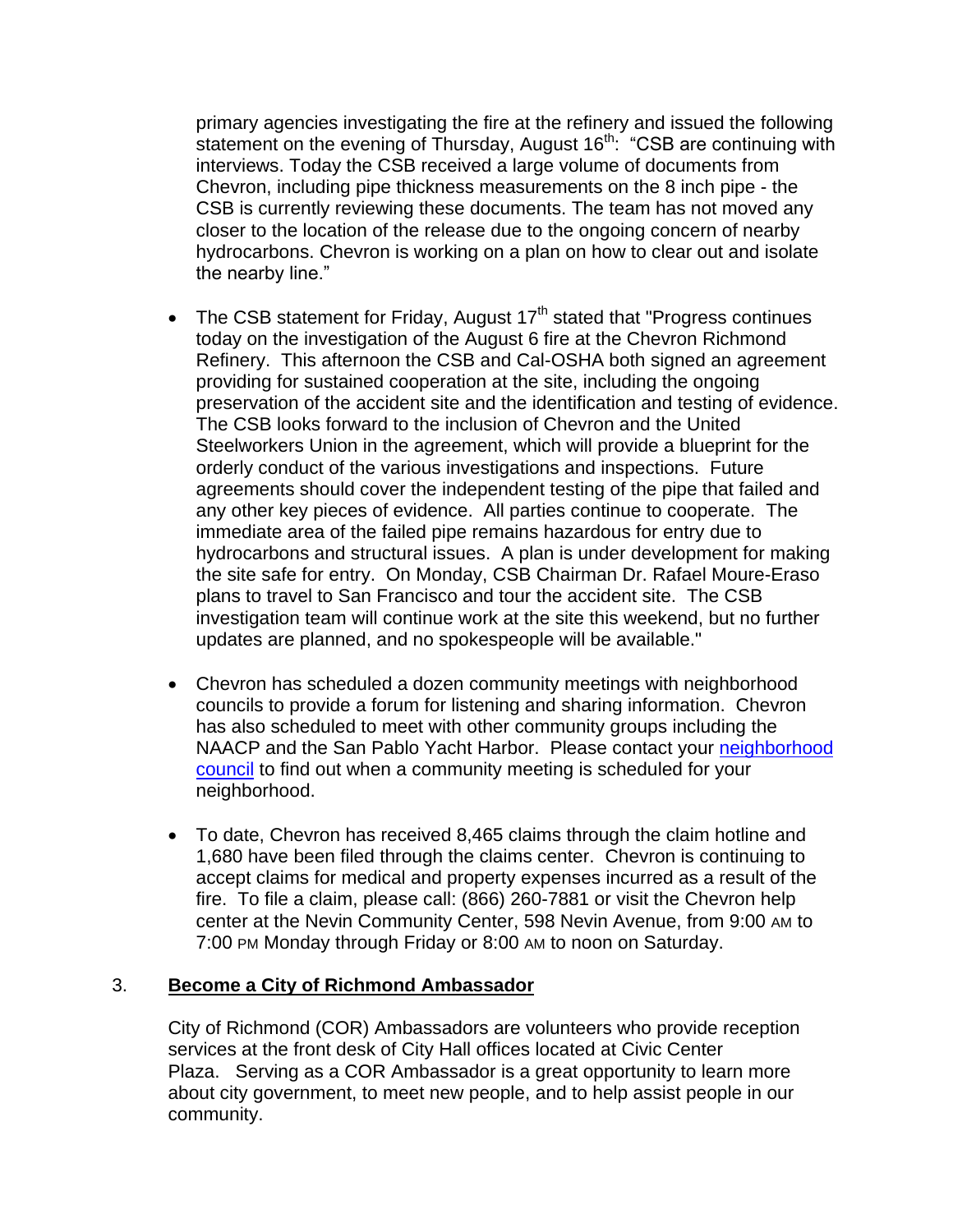City of Richmond Ambassadors perform the following functions:

- Greet and welcome City Hall visitors,
- Respond to visitor inquiries about City services and programs,
- Provide directions to City facilities and meeting room locations, and
- Refer visitors to the appropriate business or organization for assistance.

The City of Richmond Ambassadors will convey the friendly and positive attitudes of the community. Those volunteering are preferred to have general familiarly with the Richmond community and local government, but the most important qualification is the ability to provide a warm welcome to City Hall visitors.

Opportunities to serve are Monday through Friday, 8:30 AM to 12:45 PM and 12:45 PM – 5:00 PM. Ambassadors can serve any day of the week based on one's availability and commitment to sustain a regular schedule. All City of Richmond Ambassadors receive training from City staff prior to beginning service.

Please consider becoming a COR Ambassador. For additional information, please contact Rochelle Monk at (510) 620-6511.



# 4. **Help us Name our Volunteer and Service Program**

Since March 2012, the City of Richmond has been in the process of planning to implement the Cities of Service® program model in our City. Cities of Service® seeks to meet priority needs through impact volunteering: a volunteer strategy that targets a community's priority needs, uses best practices, and sets clear outcomes for measurable results. Richmond is proud to be a part of this growing coalition of over 100 mayors and local municipalities that use the power of citizen service to address local challenges.

Among projects completed to date, the Richmond Cities of Service® team: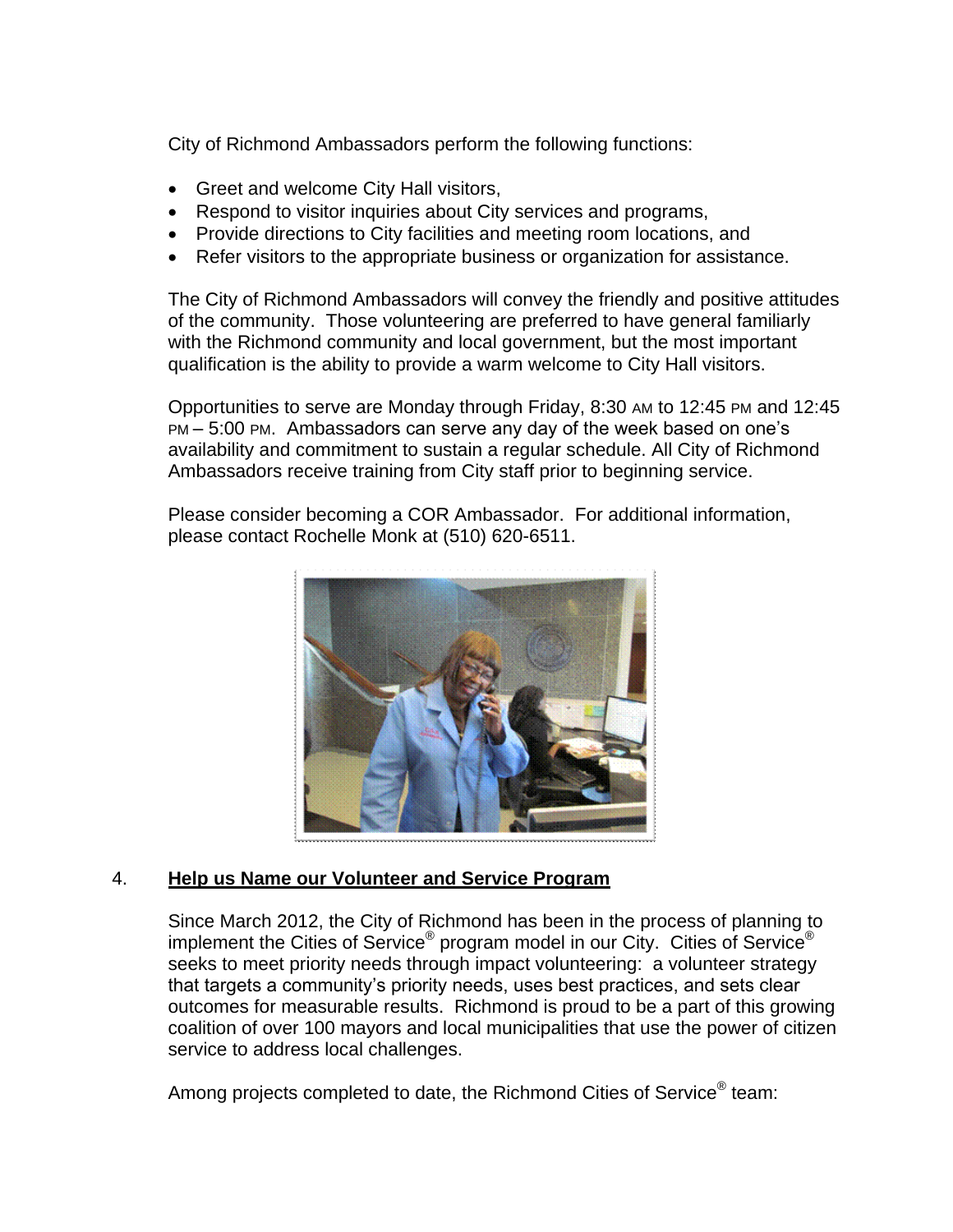- Hosted four focus groups totaling nearly 50 participants to assist in program design;
- Initiated the City of Richmond's Ambassador Program (see the previous weekly report item) with five current trained volunteers;
- Recruited and interviewed 16 volunteers; four are specifically working with the Cities of Service program and others were assigned to City Hall departments or referred to community based organizations.

We are now inviting you to help us name and locally brand this new City of Richmond volunteer and service program. We cannot think of a better way to brand our program than to tap into the creativity of our very own residents to suggest names and to then vote for their favorite one.

To submit your entry, please visit [https://www.research.net/s/submitaname.](https://www.research.net/s/submitaname) The deadline for receiving suggested names is September 3, 2012, 11:59 PM Pacific Standard Time (PST). Top entries will be selected by a panel of judges for the public to vote on beginning September 10 through September 17, 2012, 11:59 PM PST.

The individual submitting the winning suggestion will receive a commemorative plaque and public recognition by the Mayor and City Council at a televised Richmond City Council meeting.

Please contact Rochelle Monk at (510) 620-6511 if you have questions or would like to hear more about the Cities of Service® program model, and thank you for taking part in creating this wonderful program for our City.

# 5. **Single-Use Carryout Bag Reduction Ordinance – EIR Comment Period and Public Hearing**

RecycleMore has prepared a California Environmental Quality Act (CEQA) Initial Study to evaluate the environmental impacts of a draft Single-Use Carryout Bag Reduction Ordinance. The proposed ordinance would prohibit the free distribution of single-use carryout paper and plastic bags at the point of sale (i.e., check-out) for all retail establishments except restaurants and nonprofit charitable reuse organizations. Retail establishments would be permitted to provide paper bags containing at least 40 percent recycled content for a fee of five cents for each bag.

The review period for the Initial Study document is 30 days, beginning on August  $6<sup>th</sup>$ , and closing on September  $5<sup>th</sup>$ . It is anticipated that this ordinance will be considered for adoption by each of the member agencies of RecycleMore (West County cities), including the City of Richmond following completion of the CEQA documentation.

RecycleMore will host a public hearing to respond to questions about the Initial Study and CEQA on August 28, 2012, from 5:30 PM to 7:00 PM at the Richmond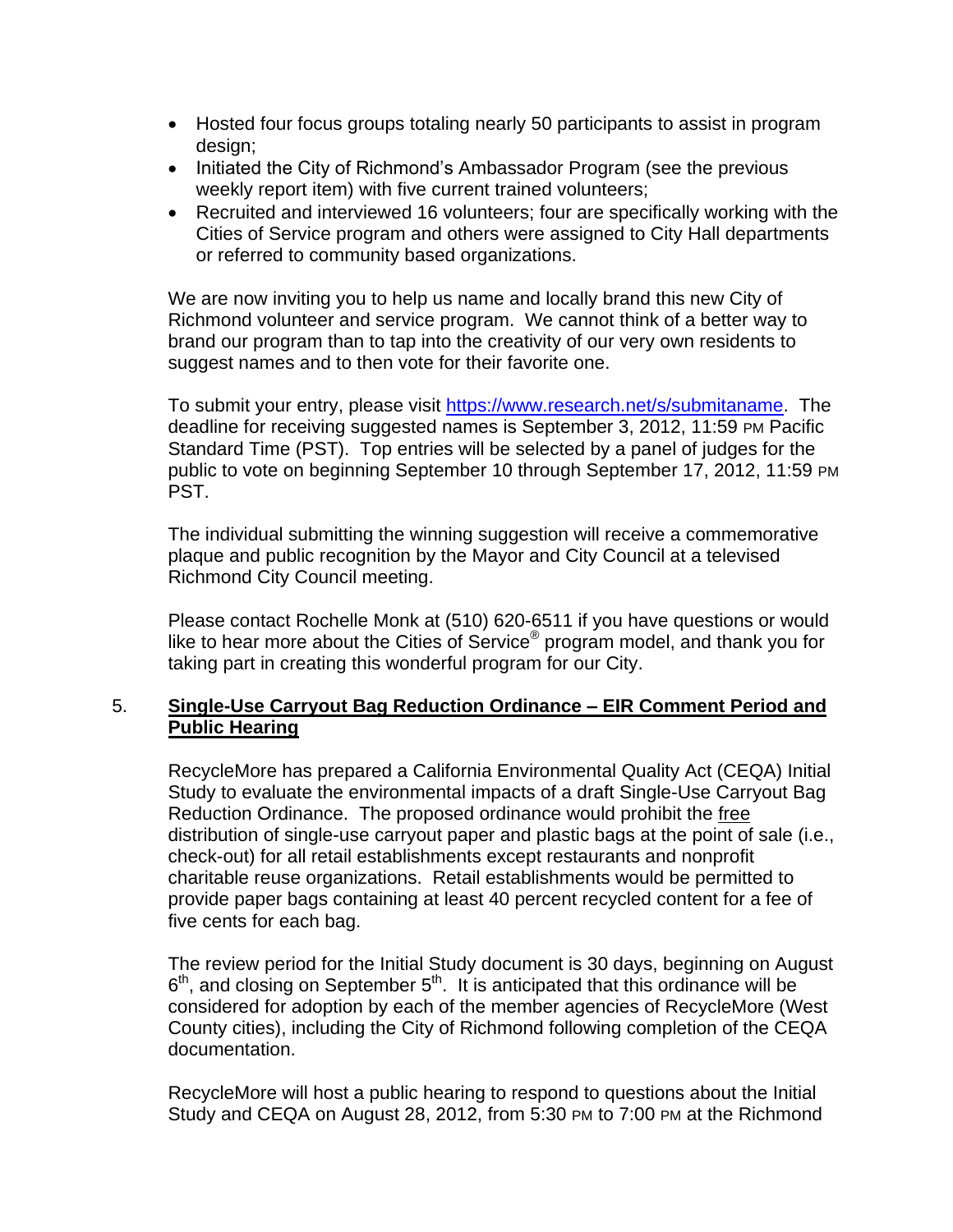Council Chambers. For more details on the initial study, environmental review documents or to obtain a copy of the draft ordinance, please visit [www.recyclemore.com](http://www.recyclemore.com/) or the City of Richmond Planning & Building Services at 450 Civic Center Plaza. Interested persons are encouraged to provide written comments to the attention of Chris Lehon, Executive Director, RecycleMore, One Alvarado Square San Pablo, CA 94806.

# 6. **Via Verdi Sinkhole Project Update**

A substantial amount of work has been completed on the Via Verdi Culvert Replacement project. The large earth excavations are complete and the temporary stockpile on the neighboring cemetery property has been built up in accordance with Storm Water Pollution Prevention Best Management Practices. The old corrugated metal pipe culvert has been removed. The final sections of temporary shoring along El Portal Drive are nearly complete. The culvert endwall on the south side of El Portal Drive is being dismantled. Several concrete sections of the new culvert floor and walls and roof have been poured. Both the West County Wastewater District 36" sewer line suspended above the culvert, and the East Bay Municipal Utility District 54" water main line buried beneath the culvert, both located along El Portal Drive, continue to be protected.



The last remaining portion of the corrugated metal pipe culvert is visible in the center of the above photograph; in the background is the 36" sewer line suspended in the truss that was originally suspended over San Pablo Creek, and in the lower left corner the rebar for the new concrete culvert is visible.

## 7. **A Student and Recent Volunteer at LEAP**

Another LEAP (Literacy for Every Adult Person) success story:

Meet Patricia Mendoza, a student and recent volunteer at LEAP. She is 19 years old and enrolled at LEAP in April of this year. While attending GED classes, Patricia inquired about working in the office to satisfy hours for Cal Works. Patricia has been helping put together orientation packets and organizing LEAP's resource books and filing. She's been doing such a great job that it's hard to believe that she has no prior office experience.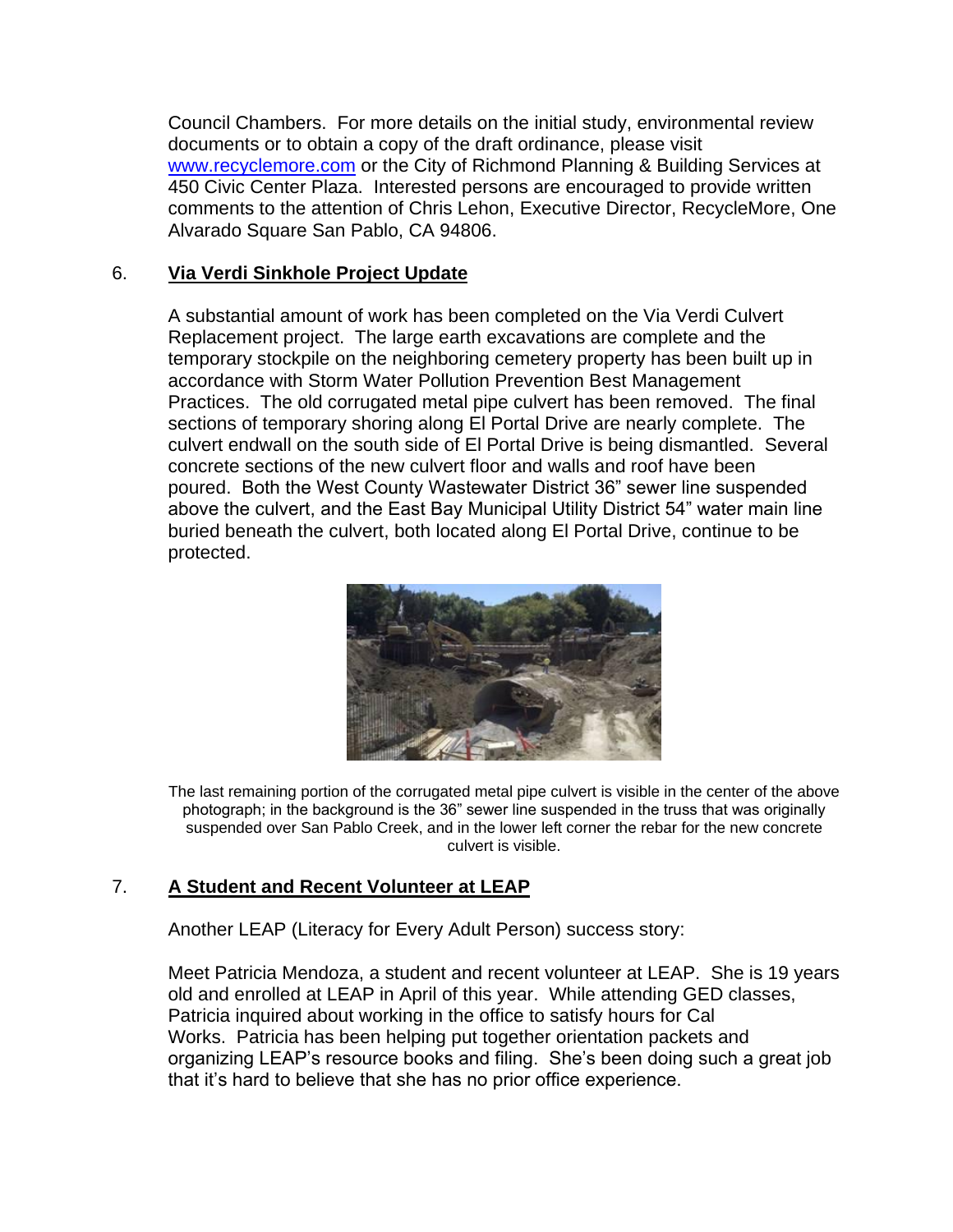

Prior to coming to LEAP, Patricia worked at RYSE with their team outreach from June 2007 to April 2008. She went to high schools and middle schools and talked about their program, which included computer classes and workshops on violence. Patricia also participated in RYSE-sponsored camping trips and field trips to ball games.

Patricia enjoys taking her 3½ year old son to the park and reading books to him. He loves picture books. Patricia expects to complete her GED testing in December and graduate with the next LEAP class in January 2013. She plans to attend Contra Costa College next spring and aspires to be a teacher. Patricia's future is as bright as her smile.

## 8. **Recreation Highlights**

## Richmond Police Department Teaches About Safety

On three occasions during the Kids 'N Motion summer camp program at the Nevin Center, Officer Lynnette Parker of the Richmond Police Department volunteered to visit with the participants. She talked, and demonstrated, to the youth about bicycle safety and donated helmets to each participant. She also spoke about "how to identify and stop bullying."

## Chevron Claim Center

Up through August  $25<sup>th</sup>$ , Chevron will have temporary office space open at the Nevin Community Center from 7:30 AM to 7:00 PM Monday through Friday and 7:00 AM to 12 noon on Saturdays. The office is open to allow residents to file claims due to the fire at the Chevron refinery.

## Disabled Peoples Recreation Center

Disabled Peoples Recreation Center participants, family and friends celebrated the last day of the four weeks Summer Community Program at the San Pablo Reservoir on Friday August  $10<sup>th</sup>$ . Over 25 participants joined in a fun filled day as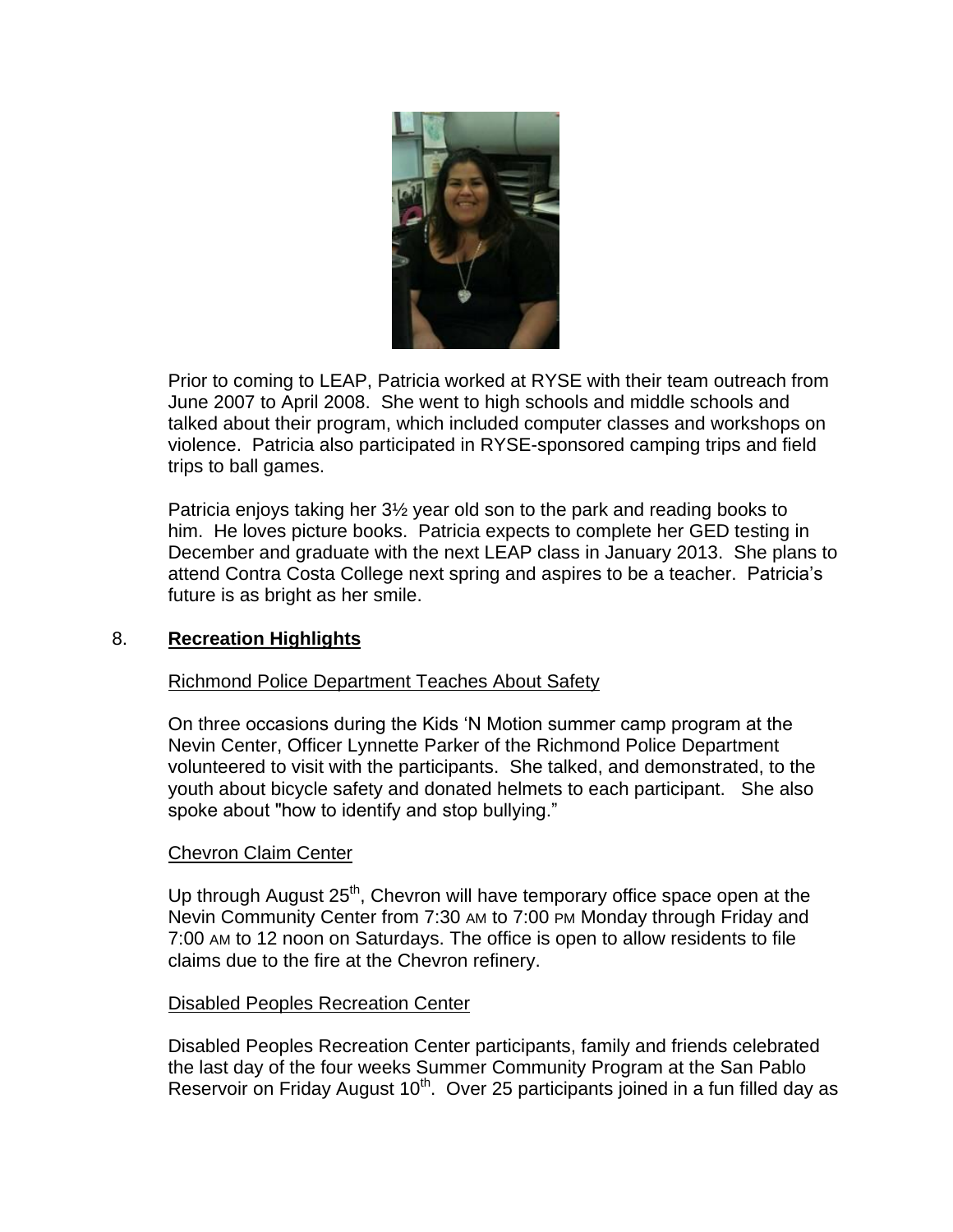the Reservoir provided a pontoon patio boat, fishing poles and bait, parking and entrance fees for the annual BBQ.

As of July 1<sup>st</sup>, the Disabled Persons Recreation Center has added a new Job Shadowing component to the program. Partnering with the Richmond Senior Center, during the Nutrition Program, staff is teaching DPRC participants work skills in the food service area. Participants assist in preparing food, serving lunches and clean up.

#### Weigh of Life

In collaboration with Weigh of Life, Shields Reid Community Center is hosting dance & exercise classes on Monday, Wednesday and Fridays. Classes are offered from 10:00 AM -11:00 AM and 6:00 PM -7:00 PM in the multipurpose room. Participants ages 18 & over can pay \$15.00 per month and have access to unlimited classes each month. In addition to the dance & exercise classes, a weekly nutrition class is offered to participants.

#### Senior Center

Over 400 senior participants were distributed memberships cards to use when visiting the Senior Center.

#### Pt. Richmond

During the Pt. Richmond Summer Music Series and Farmer's Market, the Pt. Richmond Community Center offers youth activities and program information to the community.

#### 9. **Public Works Updates**

Facilities Maintenance Division: Carpenters replaced hinges on the door to the Finance Department, repaired a beam at Fire Station #68, and began construction on cabinets for the Equipment Services area.

Stationary Engineers repaired the heating ventilation and air conditioning (HVAC) system at the Hilltop Substation, repaired heater at the Booker T. Anderson Community Center, installed four cord reels at Fire Station #63, plumbing repairs to the Auditorium and the Fire Training Center, repaired the water heater at the Starlight Building, and asbestos abatement in locations of the Auditorium.

Electricians repaired the pedestrian crossing and replaced the traffic controller at 5<sup>th</sup> Street and Pennsylvania Avenue, repairs within the Plunge, and continued street light re-lamping around the City.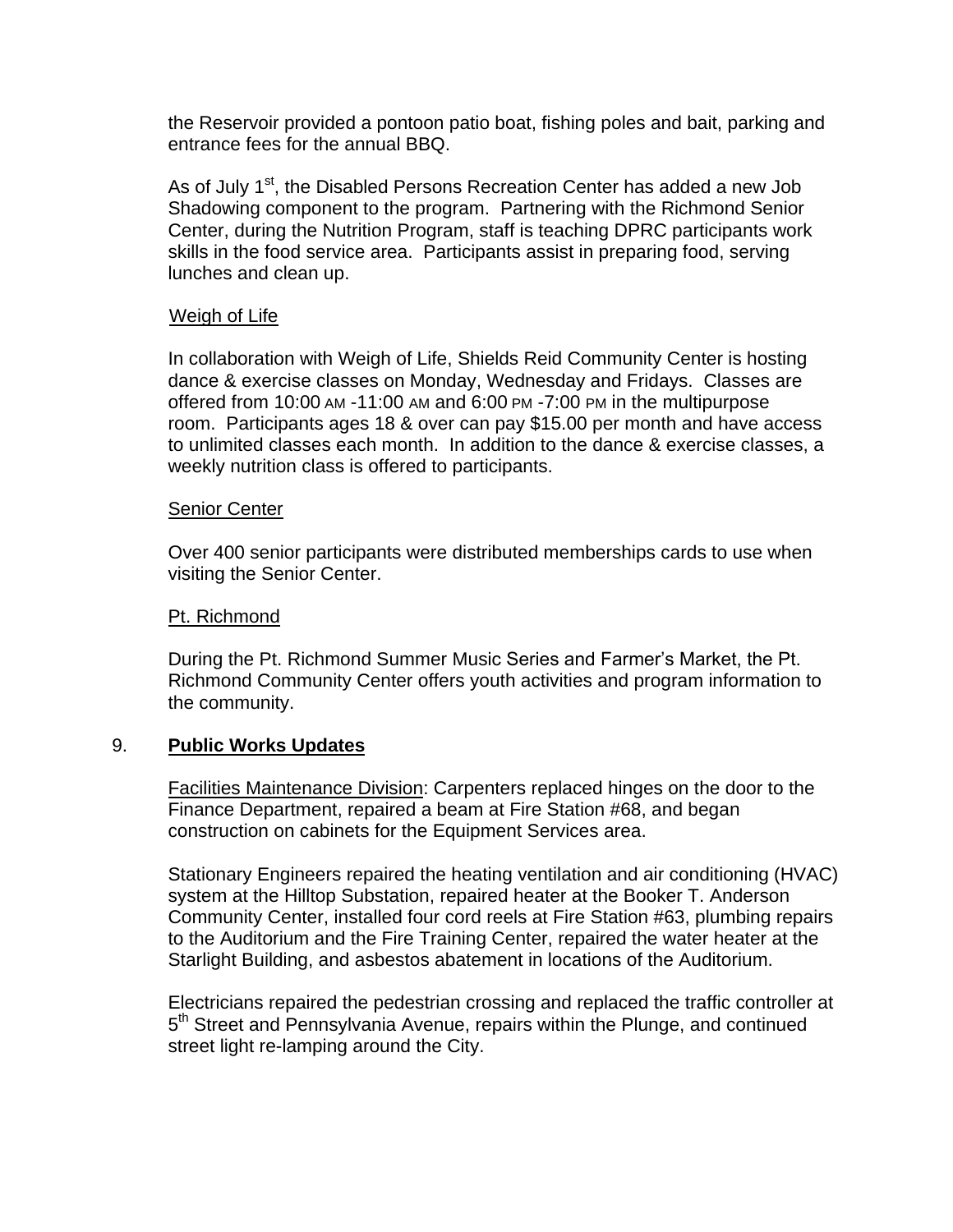

Traffic Controller Replacement 5<sup>th</sup> Street and Pennsylvania Avenue

Parks and Landscaping Division: A grand opening celebration was held for the Solano Play lot on Saturday, August 11, 2012. Many came out to celebrate and enjoy the newly renovated park located at 38<sup>th</sup> Street and Solano Avenue.



Solano Play Lot Grand Opening

Crews are continuing the Burg Park reconstruction, vegetation management on the Richmond Parkway, constructed a small retaining wall for the backflow prevention device at Lakeside Drive and Richmond Parkway, continued the landscape maintenance in the Hilltop Assessment District, and began the landscape renovation project on the Marina Bay Trail.